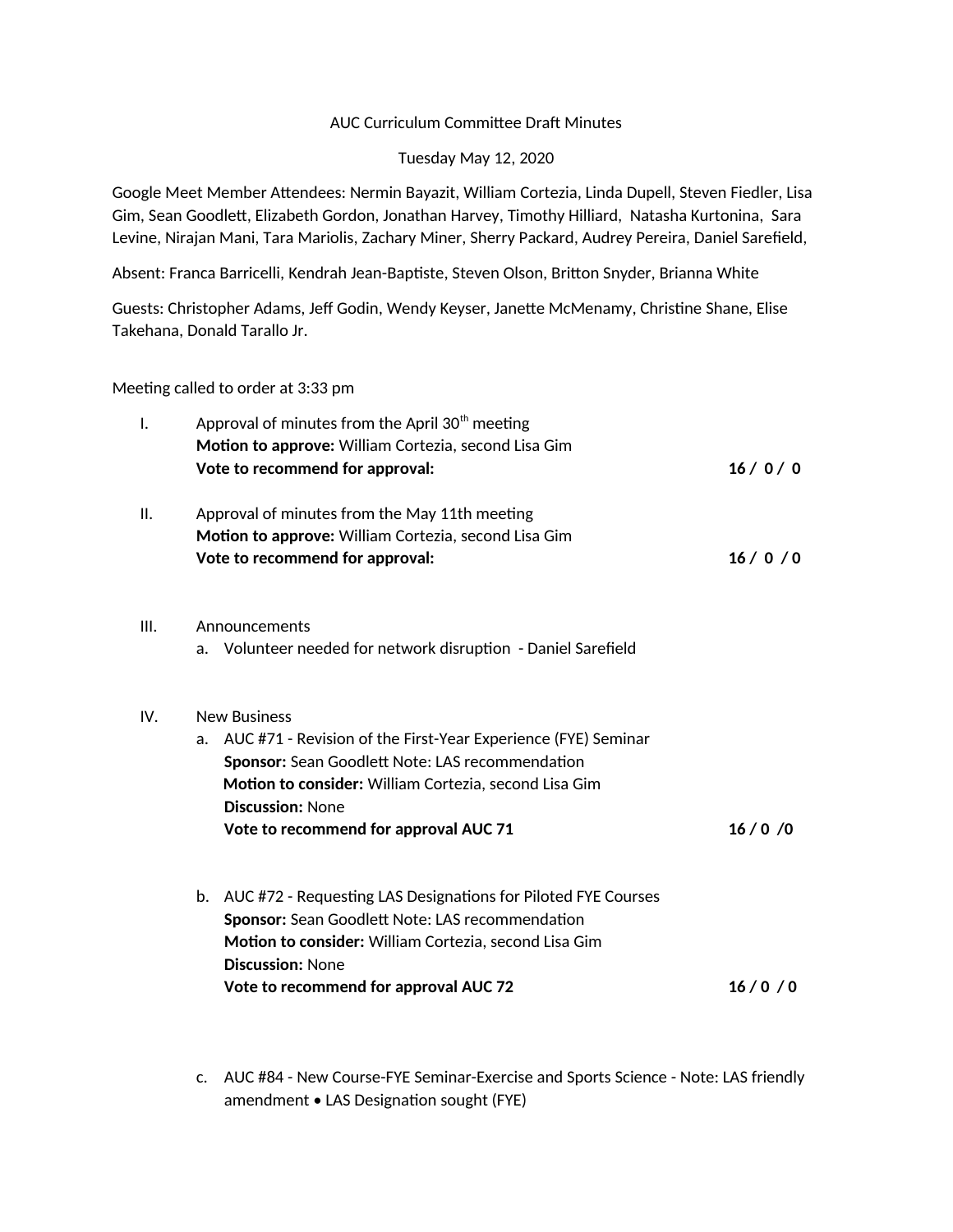**Motion to consider:** William Cortezia, second Lisa Gim  **Amended** Sponsor: Jeff Godin **Discussion:** Steven noted that this is an amended proposal. Friendly Amendment, there is a box that needs to be checked. Sean indicated that this course has only three learning

|    | outcomes. LAS Designation is voted separately.<br>Vote to recommend for approval AUC 84                                                                                                                                                                                                                                | 16/0/0   |
|----|------------------------------------------------------------------------------------------------------------------------------------------------------------------------------------------------------------------------------------------------------------------------------------------------------------------------|----------|
|    | Motion to consider FYE designation: William Cortezia, second Lisa Gim<br>Vote to recommend for approval "FYE" designation for AUC 84                                                                                                                                                                                   | 16/0/0   |
|    | d. AUC #70 - Revisions to Disabilities Studies Minor<br>Sponsor: Christine Shane<br>Discussion: Can students use courses in major toward minor. Yes, minor courses are<br>reusable.<br>Motion to consider: William Cortezia, second Lisa Gim<br>Vote to recommend for approval AUC 70:                                 | 16/0 / 0 |
| e. | UC #73 - Prerequisite Change for COMM 3305 (Web Design)<br><b>Sponsor: Donald Tarallo</b><br>Motion to consider: William Cortezia, second Lisa Gim<br>Vote to recommend for approval AUC 73:                                                                                                                           | 16/0/0   |
| f. | AUC #74 - Prerequisite Addition to COMM 3306 (Web Design Basics)<br><b>Sponsor: Donald Tarallo</b><br>Motion to consider: William Cortezia, second Lisa Gim<br>Discussion: Section 6 lists reference to a Macintosh computer. This course is taught in<br>the Macintosh lab.<br>Vote to recommend for approval AUC 74: | 16/0/0   |
| g. | AUC #75 - Prerequisite Change for Comm 3950 (Advanced Graphic Design)<br><b>Sponsor: Donald Tarallo</b><br>Motion to consider: William Cortezia, second Lisa Gim<br><b>Discussion: None</b><br>Vote to recommend for approval AUC 75:                                                                                  | 16/0/0   |

h. AUC #76 - New Course: Cultural Psychology **Sponsor:** Christopher Adams **Motion to consider:** William Cortezia, second Lisa Gim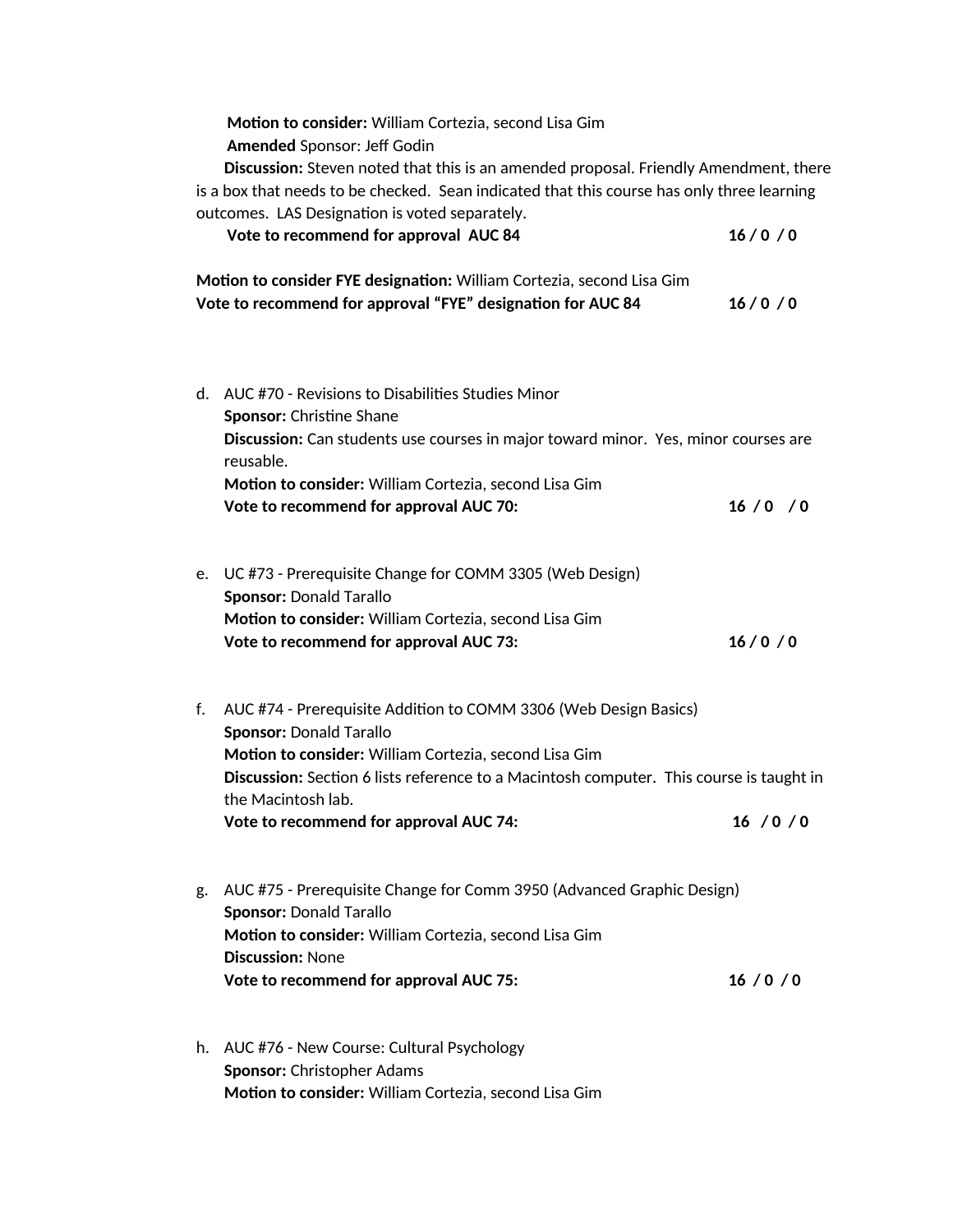|    | Discussion: #14 indicates prerequisites. These prerequisites (foundation courses) are in<br>the major. How does this mesh with Sociology courses? This course will focus on the<br>role of culture and high-level cognitive functioning. |        |  |
|----|------------------------------------------------------------------------------------------------------------------------------------------------------------------------------------------------------------------------------------------|--------|--|
|    | Vote to recommend for approval AUC 76:                                                                                                                                                                                                   | 16/0/0 |  |
| i. | AUC #77 - New Course: Professional Issues in Psychological Science<br><b>Sponsor: Christopher Adams</b><br>Motion to consider: William Cortezia, second Lisa Gim<br><b>Discussion: None</b>                                              |        |  |
|    | Vote to recommend for approval AUC 77:                                                                                                                                                                                                   | 16/0/0 |  |

- j. AUC #78 Changes to PSY 2370 (Psychology of Human Relations) **Sponsor: Christopher Adams Motion to consider:** William Cortezia, second Lisa Gim **Discussion:** This is a prerequisite course for students doing internship in Psychological Science which is in AUC #79. AUC will take care of that (Michael Nosek) *Friendly amendment*: Section VIII: Department Curriculum Committee count should be corrected to read 4/0/0. **Vote to recommend for approval AUC 78 with Friendly Amendments: 16 / 0 / 0**
- k. AUC #79 Changes to PSY 4949, PSY 4950, and PSY 4960 (Internship in Psychological Science) **Sponsor:** Christopher Adams **Motion to consider:** William Cortezia, second Lisa Gim **Discussion:** Christine Shane commented that this proposal was a great idea.

| Vote to recommend for approval AUC 79: | 16/0/0 |
|----------------------------------------|--------|

l. AUC #80 - New Course: ENGL 2XXX LGBTQ Issues and Literature **Sponsor:** Wendy Keyser • LAS Designation sought: ART • LAS Attribute: LIT **Motion to consider:** William Cortezia, second Lisa Gim **Discussion:** None Vote to recommend for approval AUC 80: 16 / 0 / 0 **LAS Designation ART:** William Cortezia, second Lisa Gim  **Discussion:** None **Vote to recommend for approval of Art Designation AUC 80: 16 / 0 / 0 LAS Designation LIT:** William Cortezia, second Lisa Gim **Discussion:** None **Vote to recommend for approval of LIT Designation AUC 80: 16 / 0 / 0**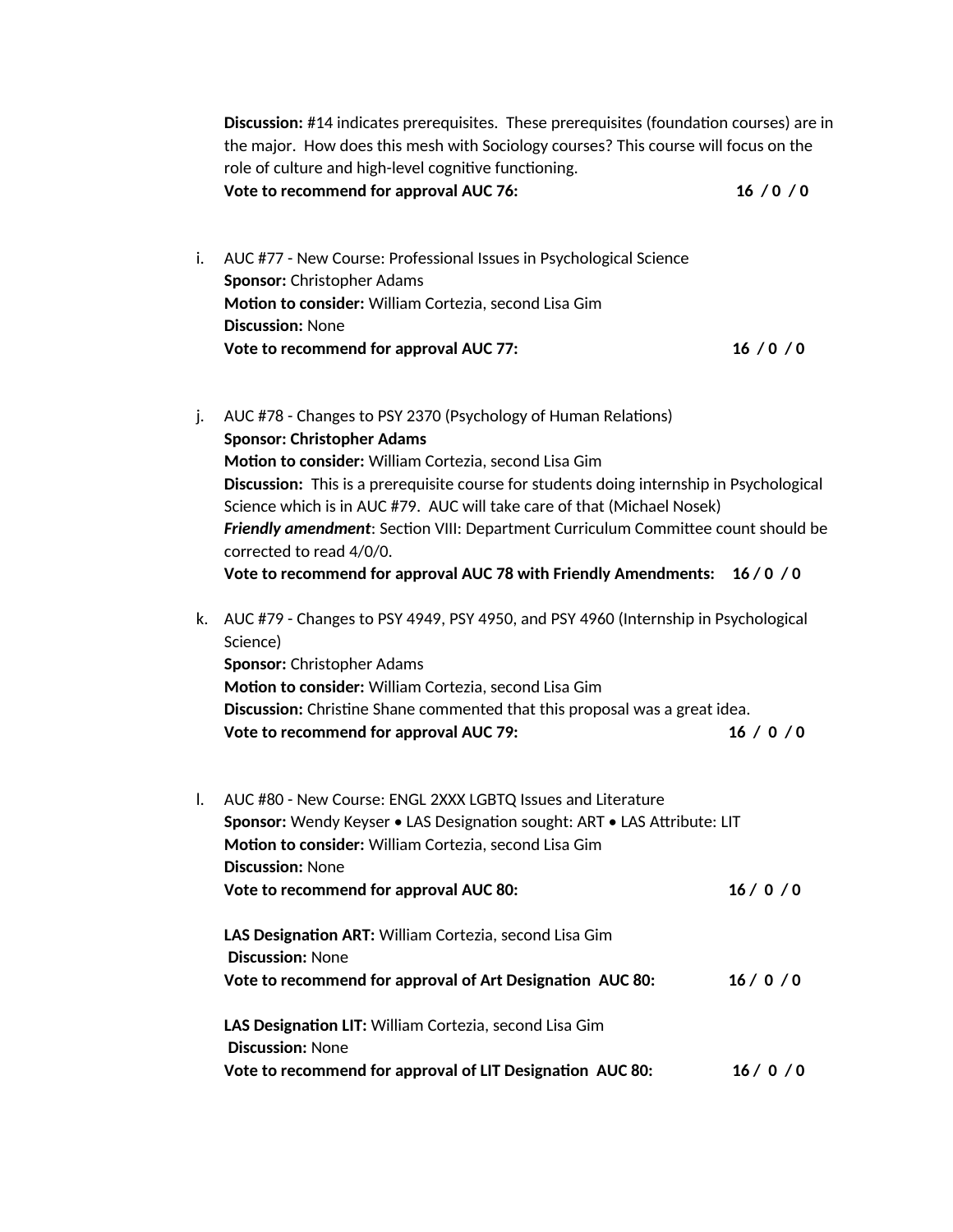|    | m. AUC #81 - Change Prerequisites and Course Description to ENGL 3870 and COMM 3870 -<br>Feature and Magazine Writing<br>Sponsor: Elise Takehana<br>Motion to consider: William Cortezia, second Lisa Gim                                                          |            |  |  |
|----|--------------------------------------------------------------------------------------------------------------------------------------------------------------------------------------------------------------------------------------------------------------------|------------|--|--|
|    | <b>Discussion: None</b><br>Vote to recommend for approval AUC 81:                                                                                                                                                                                                  | 16/0/0     |  |  |
|    | n. AUC #82 - Adding HON 1200 as a Potential Prerequisite to Professional Writing Courses<br>Sponsor: Elise Takehana<br>Motion to consider: William Cortezia, second Lisa Gim<br><b>Discussion: None</b>                                                            |            |  |  |
|    | <b>Vote to recommend for approval AUC 82:</b>                                                                                                                                                                                                                      | 16/0/0     |  |  |
|    | o. AUC #83 - Updating Professional Writing Minor to Include Newer and Recent Changes<br><b>Courses Sponsor: Elise Takehana</b><br>Motion to consider: William Cortezia, second Lisa Gim<br><b>Discussion: None</b>                                                 |            |  |  |
|    | Vote to recommend for approval AUC 83:                                                                                                                                                                                                                             | 16/0 / 0   |  |  |
|    | p. LAS Guidance Document: Literary Inquiry and Analysis<br>Sponsor: LAS Subcommittee (Lisa Gim spoke to the proposal)<br>Motion to consider: William Cortezia, second Lisa Gim<br><b>Discussion: None</b><br><b>Vote to approve Literary Inquiry and Analysis:</b> | 16/0/0     |  |  |
|    | q. LAS Guidance Document: Integrative Learning<br>Sponsor: LAS Subcommittee (Nirajan Mani spoke to the proposal)<br>Motion to consider: William Cortezia, second Lisa Gim<br><b>Discussion: None</b><br><b>Vote to approve Integrative Learning:</b>               | 16 / 0 / 0 |  |  |
| r. | LAS Guidance Document: Integrative High Impact Practice<br>Sponsor: LAS Subcommittee (Liz Gordon spoke to this proposal)<br>Motion to consider: William Cortezia, second Lisa Gim<br><b>Discussion: None</b>                                                       |            |  |  |
|    | Vote to approve Integrative High Impact Practice:                                                                                                                                                                                                                  | 16 / 0 / 0 |  |  |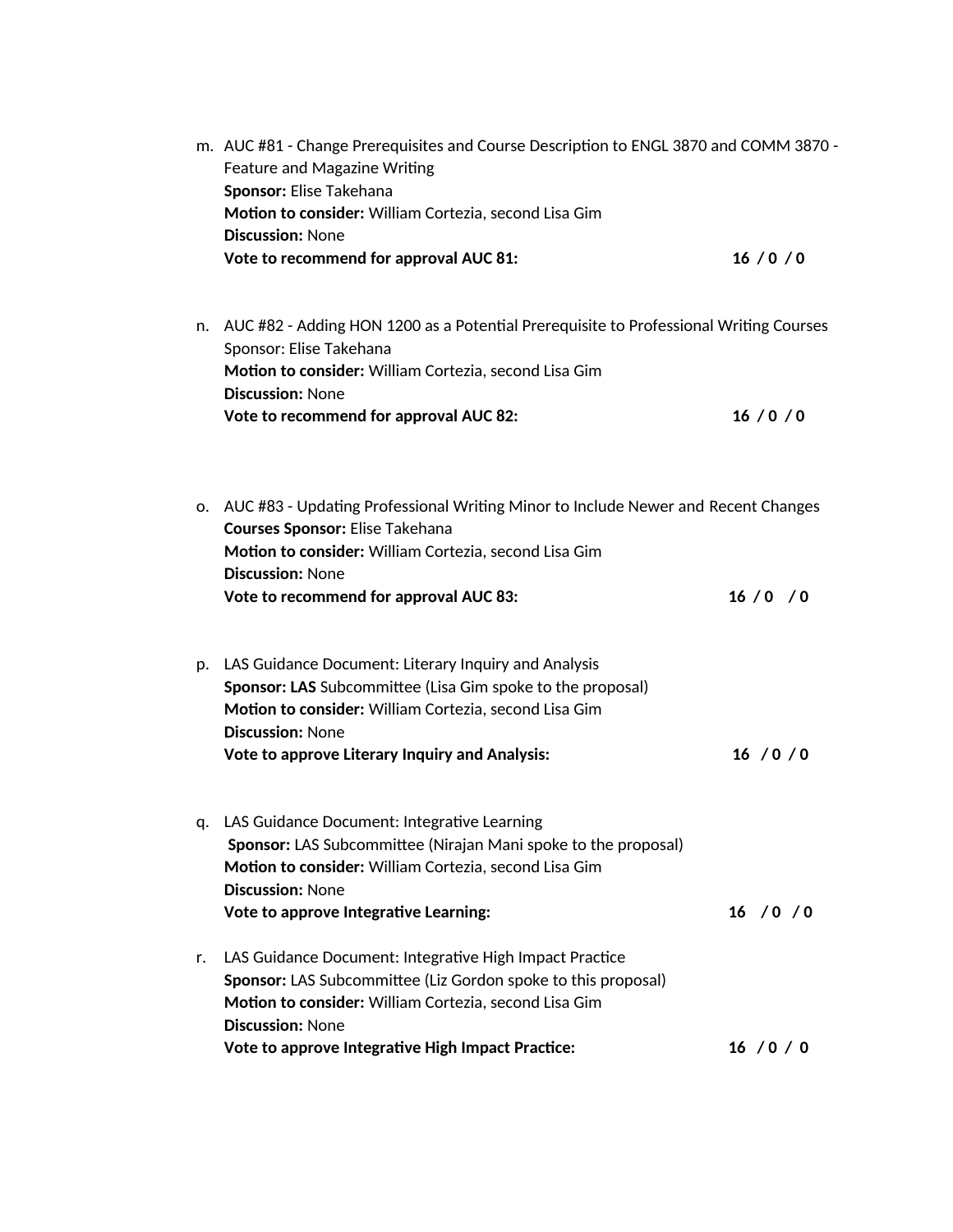s. AUC - #114 – Revision of the Policy Governing Incomplete (IN) Grades **Sponsor:** Sean Goodlett **Motion to consider:** William Cortezia, second Lisa Gim

**Discussion:** *Member inquiry:* Why did we take out the 80% completion of a course? *Sponsor response*: To give faculty more freedom to assign an IN as they see fit. *Member inquiry*: The form, professors have to indicate on the form what work the student has left to do and give a grade earned at that time. *Sponsor response*: This form is a contract of sorts and gives the student an idea of what the work is they have to do and what are the consequences of not doing the work. If a student plagiarizes, they follow the academic dishonesty policy and receives a zero. Subject to meeting the individual syllabus policies (if not followed the grade could revert to a Zero). *Member Inquiry*: The term, "extenuating circumstances" may be inconsistently applied on an case-by-case basis. A request was made for specificity on the definition or for examples to be provided. *Sponsor response*: The determination of extenuating circumstances is to be made by at the discretion of the instructor. Examples would not be able to cover all contingencies. *Member inquiry*: Sections VII & VIII specify for instructors to provide information on the assignments to be completed, which could be scrutinized. *Sponsor response*: Evaluations of untenured faculty are limited to specified materials and information provided in this form would not be considered.

It was noted that the form will be created through Dynamic Forms software. It has not been developed yet but will be done in conjunction with faculty and academic affairs. The form will be created based on the policy. It was suggested that the advisor receives a copy of the form so that they can do a better job advising.

## **Friendly amendments**:

- 1. Add to the policy that the advisor will be notified of the incomplete and be provided information on the outstanding work to be completed by the student.
- 2. Subsequent to the meeting, the sponsor submitted the following text to replace the catalog language in section VIII**:**

*The purpose of an incomplete is to account for extraordinary circumstances in students' academic and personal lives and to accommodate a need for extra time.*

*Instructors may assign an incomplete grade (IN) at their discretion, but only in those cases when it is mathematically possible for a student to pass the class with a D or higher on successful completion of the incomplete work. A student receiving an IN must fill out an official "incomplete grade form" with an instructor. Instructors will indicate on this form the graded assignments that must be completed and the grade the student will receive in the event that they are not completed. This information will be shared with an academic advisor.*

*Instructors will assign a deadline for completion of the work no later than the last day of classes of the next semester. If the student does not complete the work, the grade indicated on the "incomplete grade form" will be assigned. Extensions may be granted through the petition process.*